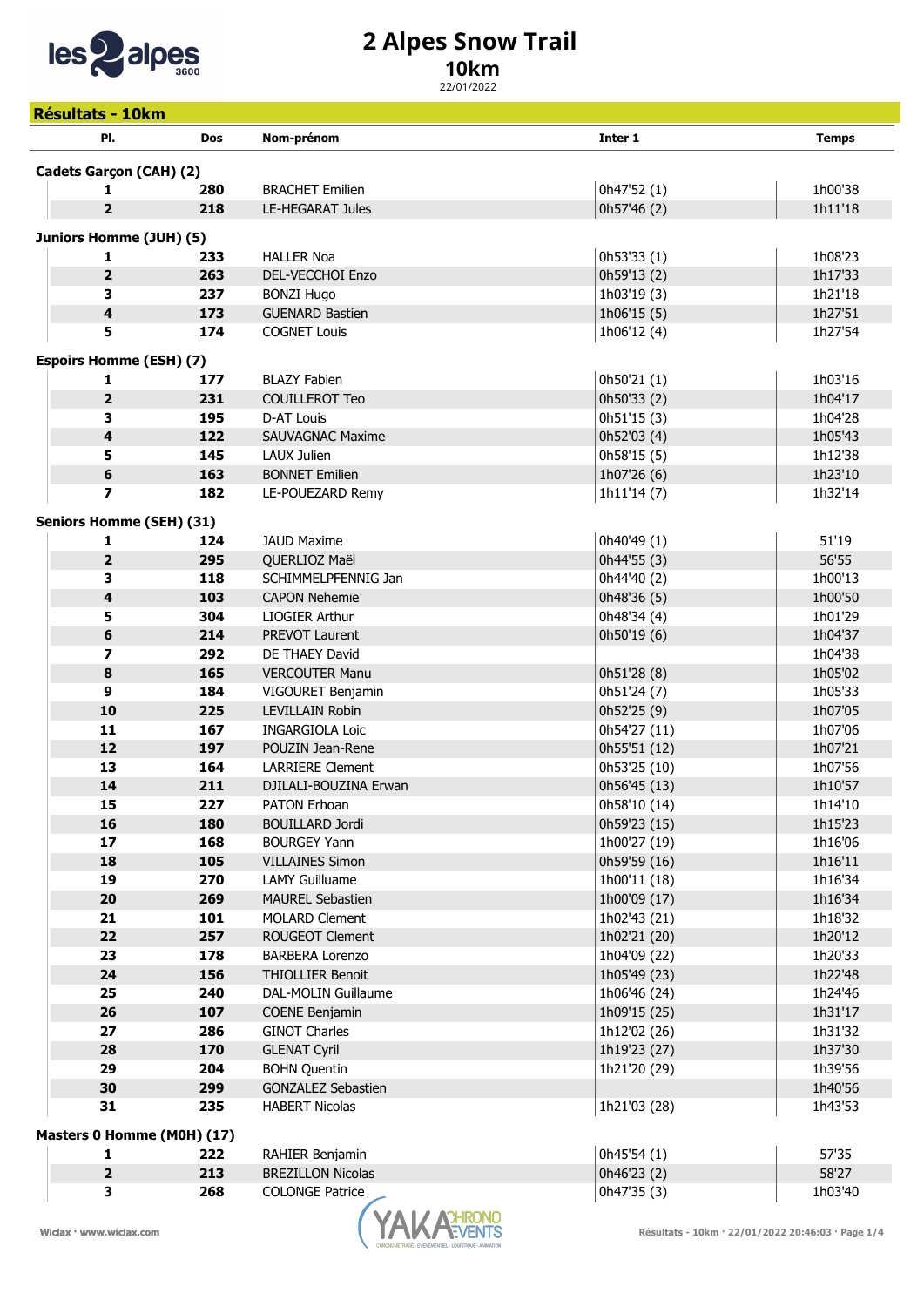| PI.                           | <b>Dos</b> | Nom-prénom                                       | Inter 1                                           | <b>Temps</b>       |  |  |
|-------------------------------|------------|--------------------------------------------------|---------------------------------------------------|--------------------|--|--|
| Masters 0 Homme (M0H) (suite) |            |                                                  |                                                   |                    |  |  |
| 4                             | 215        |                                                  |                                                   | 1h04'46            |  |  |
| 5                             | 275        | <b>FRAISSE Gregory</b><br><b>GLINCHE Nicolas</b> | 0h51'05 (4)                                       | 1h05'59            |  |  |
| 6                             |            | <b>ALLEN Matt</b>                                | 0h52'28 (6)<br>0h51'24 (5)                        | 1h06'13            |  |  |
| $\overline{ }$                | 186        |                                                  |                                                   |                    |  |  |
| 8                             | 119<br>115 | WOODWISS Ashley<br><b>VINCENT Julien</b>         | 0h55'05 (7)<br>0h55'41 (8)                        | 1h09'16<br>1h09'40 |  |  |
| 9                             | 147        | <b>TERRAS Emmanuel</b>                           |                                                   |                    |  |  |
| 10                            |            | <b>SUDLOW Steve</b>                              | 0h56'10 (9)                                       | 1h10'49            |  |  |
|                               | 110        |                                                  | 0h56'54 (10)                                      | 1h12'20            |  |  |
| 11                            | 188        | <b>LE-CUNFF Fabien</b>                           | 1h02'08 (12)                                      | 1h17'18            |  |  |
| 12                            | 305        | <b>GALLAND Raoul</b>                             | 1h01'08 (11)                                      | 1h20'25            |  |  |
| 13                            | 271        | <b>VARLET Djamel</b>                             | 1h05'14 (13)                                      | 1h20'43            |  |  |
| 14                            | 149        | <b>IVENS Frederic</b>                            | 1h09'04 (15)                                      | 1h26'23            |  |  |
| 15                            | 451        | <b>DAVIAUX Fabian</b>                            | 1h08'26 (14)                                      | 1h26'29            |  |  |
| 16                            | 199        | <b>COUTURE Yann</b>                              | 1h09'35 (16)                                      | 1h27'40            |  |  |
| 17                            | 255        | <b>GRANGE Fabien</b>                             | 1h10'58 (17)                                      | 1h30'07            |  |  |
| Masters 1 Homme (M1H) (14)    |            |                                                  |                                                   |                    |  |  |
| 1                             | 297        | <b>MOUNIER Ugo</b>                               | 0h44'27 (1)                                       | 56'50              |  |  |
| $\overline{2}$                | 134        | <b>MICHEL Francois</b>                           | 0h46'56 (2)                                       | 59'34              |  |  |
| 3                             | 228        | <b>OGBI Karim</b>                                | 0h47'28 (3)                                       | 1h01'52            |  |  |
| 4                             | 300        | <b>MATHEVET Brice</b>                            | 0h53'35 (4)                                       | 1h07'34            |  |  |
| 5                             | 155        | <b>WILLIAMS Paul</b>                             | 0h55'46 (5)                                       | 1h11'34            |  |  |
| 6                             | 245        | PAOLOZZI Sebastien                               | 0h56'50 (6)                                       | 1h12'46            |  |  |
| 7                             | 217        | RAILLON Johan                                    | 0h57'53 (7)                                       | 1h12'48            |  |  |
| 8                             | 296        | NARDO Mickael                                    |                                                   | 1h19'35            |  |  |
| 9                             | 306        | DIF PRADALIER Guilhem                            | 1h04'17 (8)                                       | 1h23'06            |  |  |
| 10                            | 113        | <b>GIRAUD Cedric</b>                             | 1h04'50 (9)                                       | 1h23'49            |  |  |
| 11                            | 293        | <b>MIRA Cyril</b>                                | 1h11'26 (10)                                      | 1h32'29            |  |  |
| 12                            | 153        | <b>GUYONNET Olivier</b>                          | 1h20'34 (11)                                      | 1h40'57            |  |  |
| 13                            | 192        | <b>LEROUX Pierre</b>                             | 1h25'56 (12)                                      | 1h48'57            |  |  |
| 14                            | 189        | <b>FALCONET Michael</b>                          | 1h25'57 (13)                                      | 1h48'57            |  |  |
|                               |            |                                                  |                                                   |                    |  |  |
| Masters 2 Homme (M2H) (16)    |            |                                                  |                                                   |                    |  |  |
| 1                             | 232        | <b>HALLER Emmanuel</b>                           | 0h49'09 (1)                                       | 1h03'22            |  |  |
| $\overline{\mathbf{2}}$       | 133        | <b>BOS Sebastien</b>                             | 0h53'24 (2)                                       | 1h07'20            |  |  |
| 3                             | 136        | <b>DESGRANGES David</b>                          | 0h56'44 (5)                                       | 1h09'33            |  |  |
| 4                             | 126        | <b>VINCENT Guillaume</b>                         | 0h55'04 (3)                                       | 1h09'47            |  |  |
| 5                             | 219        | <b>LE-HEGARAT Sebastien</b>                      | 0h57'44 (6)                                       | 1h11'19            |  |  |
| 6                             | 281        | <b>BRACHET Cedric</b>                            | 0h56'42 (4)                                       | 1h12'41            |  |  |
| $\overline{ }$                | 239        | <b>DUSSERT Frederic</b>                          | 0h58'40 (7)                                       | 1h13'26            |  |  |
| 8                             | 187        | MAGNOUAC Sebastien                               | 1h00'21 (8)                                       | 1h17'03            |  |  |
| 9                             | 246        | <b>COLONGE Nicolas</b>                           | 1h03'08 (11)                                      | 1h17'08            |  |  |
| 10                            | 289        | RODRIGUES Thierry                                | 1h02'48 (9)                                       | 1h19'45            |  |  |
| 11                            | 278        | <b>LAMEAU Sebastien</b>                          | 1h03'04 (10)                                      | 1h20'12            |  |  |
| 12                            | 234        | NICOLAS Guillaume-Alexandre                      | 1h05'27 (12)                                      | 1h23'44            |  |  |
| 13                            | 158        | <b>GALANT Emmanuel</b>                           | 1h06'48 (14)                                      | 1h24'01            |  |  |
| 14                            | 198        | <b>DESPREZ Steve</b>                             | 1h06'14 (13)                                      | 1h24'30            |  |  |
| 15                            | 252        | <b>ASKAMP Anthony</b>                            | 1h16'22 (16)                                      | 1h37'03            |  |  |
| 16                            | 190        | CHALOPIN Stephane                                | 1h14'21 (15)                                      | 1h39'25            |  |  |
| Masters 3 Homme (M3H) (7)     |            |                                                  |                                                   |                    |  |  |
| 1                             | 229        | <b>BOUESTE Jean-Marie</b>                        | 0h56'14 (1)                                       | 1h12'24            |  |  |
| $\overline{2}$                | 131        | <b>BONNET Dominique</b>                          | 0h59'54 (2)                                       | 1h15'30            |  |  |
| 3                             | 175        | <b>COGNET Pascal</b>                             | 1h07'06 (3)                                       | 1h27'56            |  |  |
| 4                             | 171        | <b>LAYE Lionel</b>                               | 1h14'30 (5)                                       | 1h38'54            |  |  |
| 5                             | 191        | <b>BIRE Philippe</b>                             | 1h14'23 (4)                                       | 1h39'27            |  |  |
| 6                             | 208        | <b>NOURY Eric</b>                                | 1h23'43 (6)                                       | 1h49'06            |  |  |
| 7                             | 266        | <b>ABELLO Ollivier</b>                           | 1h27'43 (7)                                       | 1h51'57            |  |  |
|                               |            |                                                  |                                                   |                    |  |  |
| Masters 4 Homme (M4H) (8)     |            |                                                  |                                                   |                    |  |  |
| 1                             | 106        | <b>CAULIER Roger</b>                             | 0h50'05 (1)                                       | 1h03'50            |  |  |
| $\overline{2}$                | 264        | DEL-VECCHIO Philippe                             |                                                   | 1h11'25            |  |  |
| Wiclax · www.wiclax.com       |            |                                                  | Résultats - 10km · 22/01/2022 20:46:03 · Page 2/4 |                    |  |  |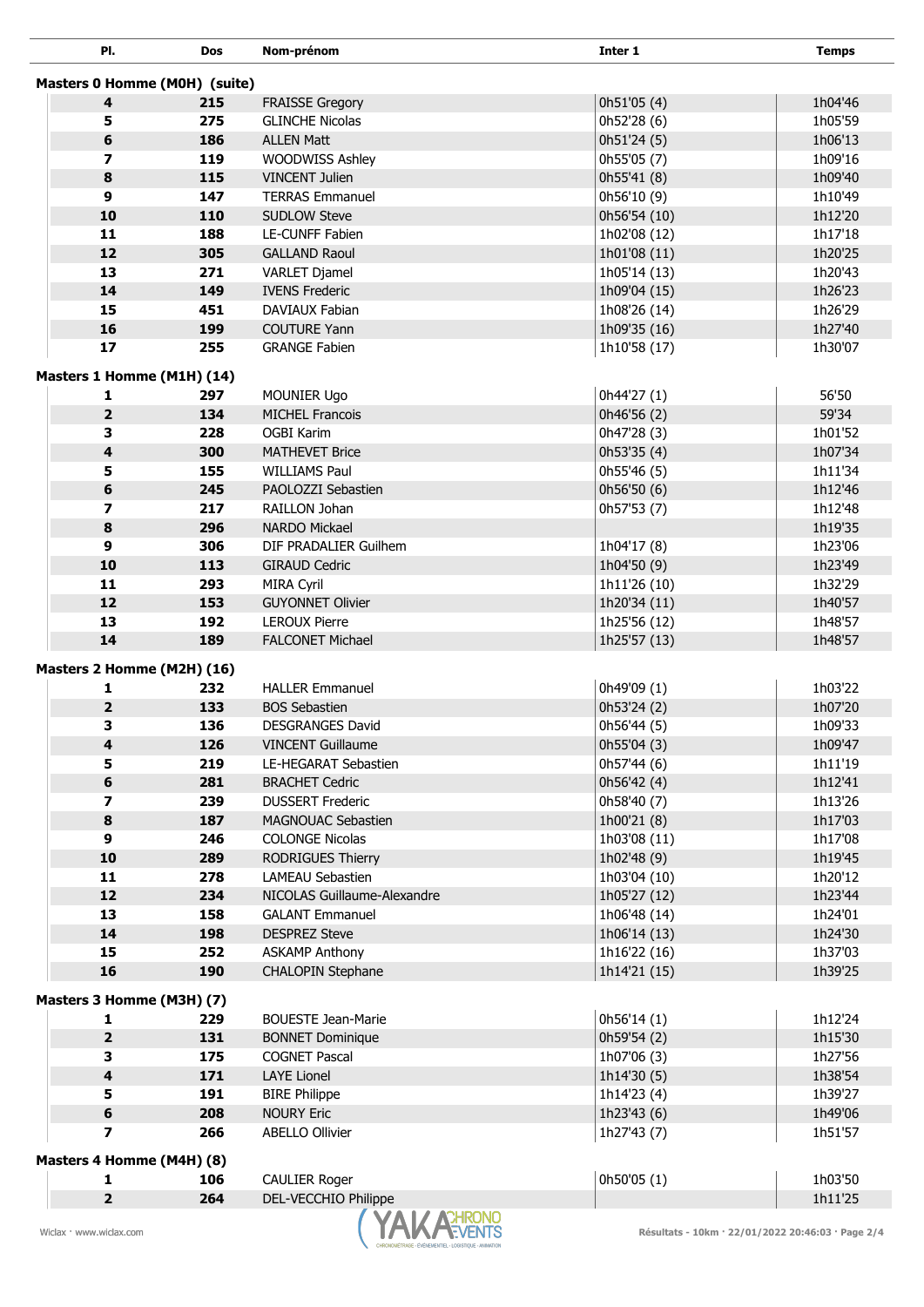| PI.                            | <b>Dos</b> | Nom-prénom                                   |    | Inter 1                                    | <b>Temps</b>       |
|--------------------------------|------------|----------------------------------------------|----|--------------------------------------------|--------------------|
| Masters 4 Homme (M4H) (suite)  |            |                                              |    |                                            |                    |
|                                |            |                                              |    |                                            |                    |
| з<br>4                         | 267        | PASCAL Castano                               |    | 1h03'13 (2)<br>1h09'39 (3)                 | 1h22'33            |
| 5                              | 161<br>206 | <b>HEUTTE Frederic</b><br><b>BOHN Benoit</b> |    |                                            | 1h29'48            |
| 6                              | 265        | <b>MURY Pascal</b>                           |    | 1h25'35 (4)<br>1h27'41 (5)                 | 1h48'12<br>1h51'06 |
| 7                              | 209        | <b>HERSENT Bruno</b>                         |    | 1h31'09 (6)                                | 1h54'34            |
| 8                              | 201        | <b>CUTRONE Mathieu</b>                       |    | 1h32'09 (7)                                | 1h56'56            |
|                                |            |                                              |    |                                            |                    |
| Masters 5 Homme (M5H) (1)      |            |                                              |    |                                            |                    |
| 1                              | 138        | <b>COURTOIS Philippe</b>                     |    | 1h32'25 (1)                                | 1h56'24            |
| Masters 6 Homme (M6H) (2)      |            |                                              |    |                                            |                    |
| 1                              | 120        | WOODWISS Carl                                |    | 1h00'58 (1)                                | 1h17'20            |
| $\overline{2}$                 | 159        | <b>FALCONET Christian</b>                    |    | 1h26'20 (2)                                | 1h48'57            |
|                                |            |                                              |    |                                            |                    |
| <b>Espoirs Femme (ESF) (2)</b> |            |                                              |    |                                            |                    |
| 1                              | 230        | <b>LANOIX Charlotte</b>                      |    | $\frac{6}{2}$ 0h50'31 (1)                  | 1h04'17            |
| $\overline{2}$                 | 162        | <b>STORI Eponine</b>                         |    | $\left  \frac{1}{10726} \right $ (2)       | 1h23'20            |
| Seniors Femme (SEF) (36)       |            |                                              |    |                                            |                    |
| 1                              | 121        | <b>WOODWISS Lauren</b>                       |    | $\left  \mathsf{Q} \right $ 0h44'33 (1)    | 56'51              |
| $\overline{2}$                 | 125        | <b>MARLOIS Alice</b>                         |    | $\frac{6}{2}$ 0h48'38 (2)                  | 1h01'06            |
| 3                              | 284        | <b>VORMS Lauriane</b>                        | Q  | 0h50'26 (3)                                | 1h05'07            |
| 4                              | 146        | <b>ROY Coline</b>                            |    | $\left[ \frac{1}{2} \right]$ 0h54'40 (5)   | 1h09'03            |
| 5                              | 128        | LE Thuan                                     |    | $\frac{6}{2}$ 0h54'12 (4)                  | 1h10'28            |
| 6                              | 127        | <b>MOLLARD Aurelie</b>                       |    | $\left  \right $ 0h56'53 (7)               | 1h10'35            |
| 7                              | 109        | ROLLAND Mathilde                             |    | $\frac{6}{2}$ 0h56'29 (6)                  | 1h11'48            |
| 8                              | 226        | PELLAUD Mallaury                             |    | $\left  \right\rangle$ 0h57'56 (9)         | 1h12'08            |
| 9                              | 148        | VIERNE-SCALZO Emmanuelle                     |    | $\frac{6}{7}$ 0h57'43 (8)                  | 1h13'46            |
| 10                             | 141        | <b>DELPY Stephanie</b>                       |    | $\left  \mathsf{Q} \right $ 0h59'13 (11)   | 1h14'35            |
| 11                             | 166        | <b>FURNON Pauline</b>                        |    | $\frac{6}{2}$ 0h59'24 (12)                 | 1h14'50            |
| 12                             | 104        | <b>CHRISTIN Candice</b>                      | ¥  | 0h59'07 (10)                               | 1h15'58            |
| 13                             | 282        | <b>CATHALA Louison</b>                       | Ω  | 1h00'58 (13)                               | 1h18'11            |
| 14                             | 273        | <b>HIMEN Oceane</b>                          |    | $ $ 1h01'36 (14)                           | 1h18'57            |
| 15                             | 176        | MAHIQUES Claire                              |    | $\frac{6}{2}$ 1h02'45 (15)                 | 1h19'09            |
| 16                             | 157        | LAZZARI Marjorie                             | ¥  | 1h03'06 (16)                               | 1h20'37            |
| 17                             | 181        | <b>ODET Emilie</b>                           |    | $\frac{6}{2}$ 1h03'35 (18)                 | 1h20'39            |
| 18                             | 262        | SAUZEAT Berengere-Glianne                    |    | $9$ 1h03'08 (17)                           | 1h21'12            |
| 19                             | 111        | <b>COOKE Emily</b>                           |    | $\frac{6}{2}$ 1h05'56 (19)                 | 1h23'56            |
| 20                             | 241        | DEUX Marie-Caroline                          |    | $\left  \frac{1}{2} \right $ 1h06'45 (20)  | 1h24'48            |
| 21                             | 117        | <b>LEFEVRE Alix</b>                          | Ωl | 1h08'25 (22)                               | 1h25'13            |
| 22                             | 251        | <b>ROBERT Charline</b>                       |    | $9$ 1h08'03 (21)                           | 1h28'14            |
| 23                             | 236        | <b>GOMEZ Mathilde</b>                        |    | 1h11'11 (26)                               | 1h29'34            |
| 24                             | 254        | <b>FAURE Maryline</b>                        |    | $\left  \frac{1}{1} \right  10'59(25)$     | 1h30'06            |
| 25                             | 303        | <b>VADIN Marine</b>                          |    | 1h09'15 (23)                               | 1h31'17            |
| 26                             | 302        | <b>VIRIEUX Helena</b>                        |    | $9$ 1h09'16 (24)                           | 1h31'17            |
| 27                             | 285        | <b>GHESTEM Molly</b>                         |    | $\frac{6}{2}$ 1h12'01 (28)                 | 1h31'32            |
| 28                             | 256        | <b>DUCHOSAL Manon</b>                        |    | $\left  \frac{1}{2} \right $ 1h12'10 (29)  | 1h31'43            |
| 29                             | 301        | ROUVEYROLLES Katia                           |    | $\frac{6}{7}$ 1h11'14 (27)                 | 1h31'45            |
| 30                             | 169        | <b>PARIS Emilie</b>                          |    | $\left  \frac{1}{1} \right $ 1h19'24 (32)  | 1h37'30            |
| 31                             | 220        | <b>EYRAUD Chloe</b>                          |    | $\frac{6}{2}$ 1h14'34 (31)                 | 1h39'01            |
| 32                             | 203        | DECOOPMAN Pauline                            |    | $\frac{6}{2}$ 1h21'19 (33)                 | 1h39'56            |
| 33                             | 276        | <b>MARTIN Perrine</b>                        |    | $\frac{6}{2}$ 1h22'06 (35)                 | 1h43'17            |
| 34                             | 277        | <b>MENERAUD Pauline</b>                      |    | $\frac{6}{2}$ 1h21'59 (34)                 | 1h43'18            |
| 35                             | 279        | VIEGAS Victoria                              |    | $\frac{6}{2}$ 1h12'12 (30)                 | 1h51'25            |
| 36                             | 194        | <b>BOUTON Louise</b>                         |    | $\frac{6}{2}$ 1h32'00 (36)                 | 1h51'27            |
| Masters 0 Femme (M0F) (11)     |            |                                              |    |                                            |                    |
| 1                              | 129        | ROUSSELET Sophie                             |    | $\left  \right.$ Q   0h49'06 (1)           | 1h01'53            |
| $\overline{\mathbf{2}}$        | 112        | <b>JAMES Emily</b>                           |    | $\frac{6}{2}$ 0h57'41 (2)                  | 1h13'10            |
| 3                              | 154        | ROUBIN Athenee                               |    | $\frac{6}{2}$ 1h01'28 (3)                  | 1h19'35            |
| 4                              | 272        | <b>RIBEREAU Estelle</b>                      |    | $\left  \frac{1}{105} \right $ 1h05'34 (4) | 1h20'44            |
|                                |            |                                              |    |                                            |                    |